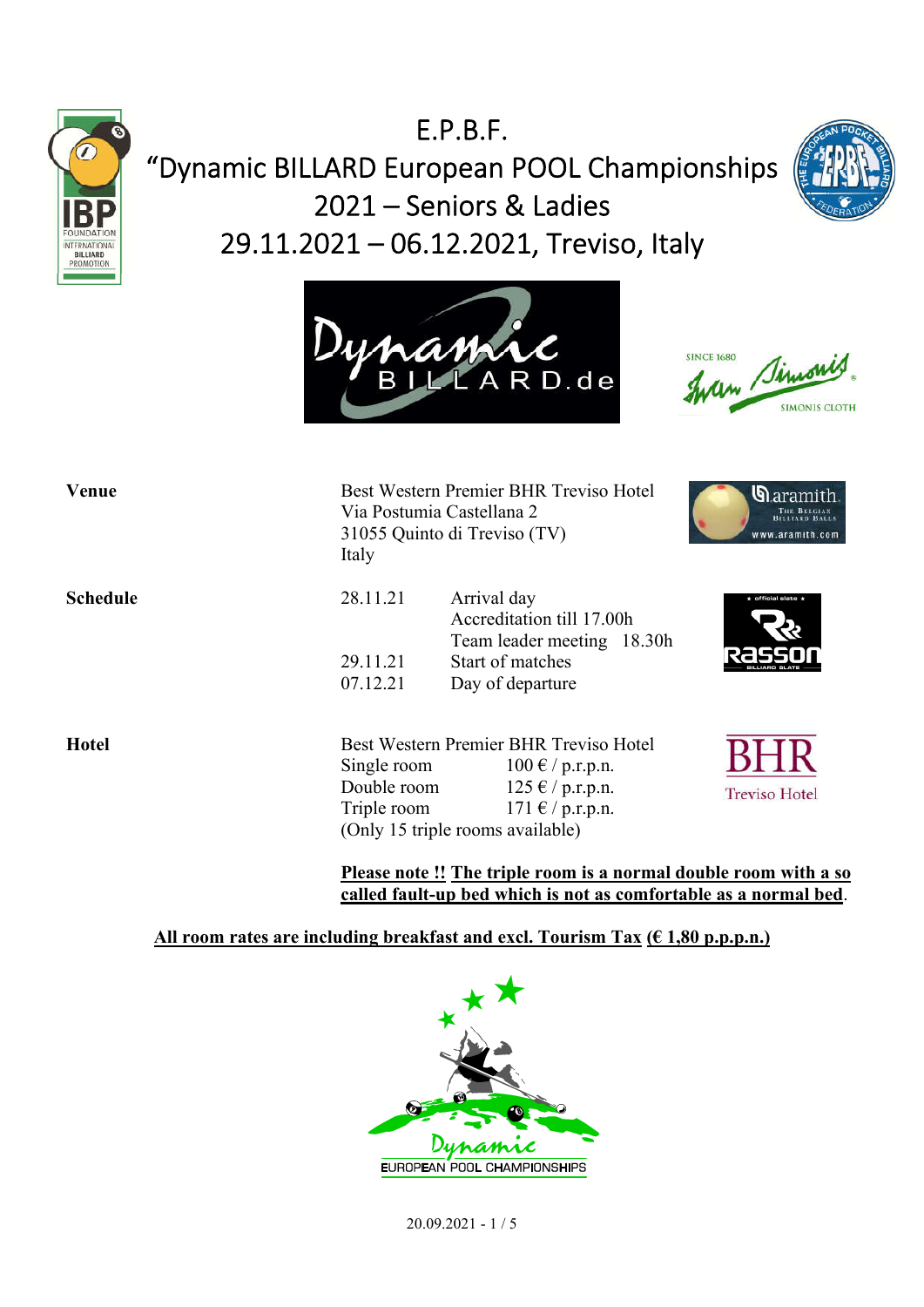



| <b>Airports</b>            | Treviso Airport (5 minutes from the hotel)<br>Venice Marco Polo (aprox. 50KM from hotel)                                           |  |
|----------------------------|------------------------------------------------------------------------------------------------------------------------------------|--|
| <b>Transfer</b>            | Treviso Airport to Venue and back:<br>No shuttle Service                                                                           |  |
|                            | Venice Marco Polo to Venue and back:<br>50 € per person<br>Costs per person                                                        |  |
| <b>Tournament Director</b> | EUROPEAN POOL CHAMPIONSHIPS<br>Anamaria Matesic / Tommi Lamminaho                                                                  |  |
| <b>Tournament Leader</b>   | <b>TBA</b>                                                                                                                         |  |
| <b>Head Referee</b>        | <b>TBA</b>                                                                                                                         |  |
| Disciplines & Fields       | $= 84$ 10-Ball = 76 14.1 = 72<br>Seniors:<br>8 ball, 9 ball<br>Ladies:<br>8 ball, 9 ball, 10 ball = $16$<br>Team Seniors:<br>$=12$ |  |

#### **Flowcharts**

 **Individual:** Seniors 8 ball, 9 ball,  $= 96$  DE / 64 SE, 10 ball & 14.1 = 80 DE / 32 SE<br>Ladies 8 ball, 9 ball, 10 ball = 16 DE / 4 SE 8 ball, 9 ball, 10 ball = 16 DE / 4 SE

Teams:<br>Seniors

16 DE / 4 SE

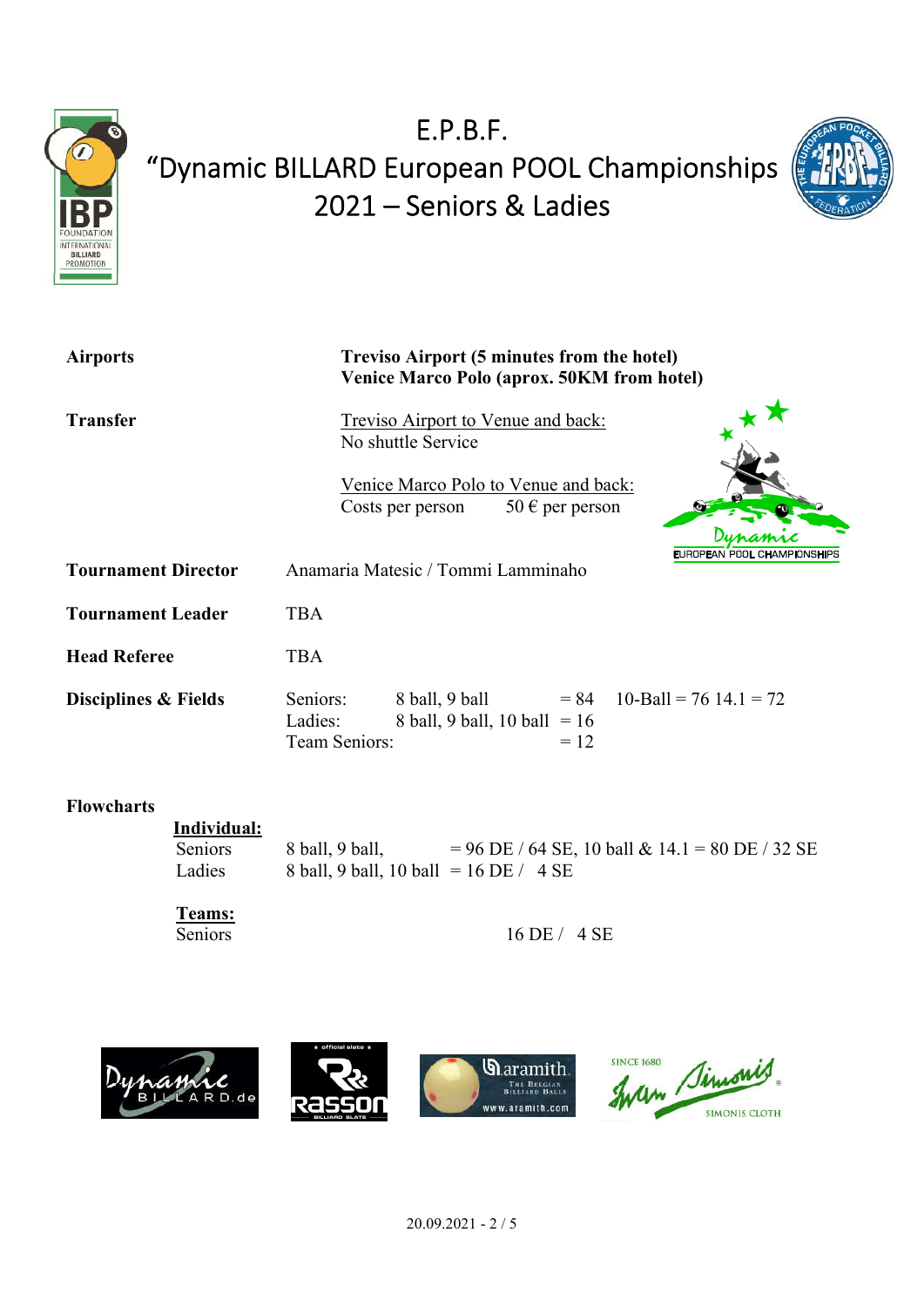





#### **Fix / Max spots per nation**:

| Seniors: | 8 ball, 9 ball,                            | $=$ Min. 4 / Max 6 |
|----------|--------------------------------------------|--------------------|
|          | 10 ball & 14.1                             | $=$ Min. 3 / Max 5 |
| Ladies:  | 8 ball, 9 ball, 10 ball = Min. $2 / Max 4$ |                    |



Due to the change from Bulgaria to Treviso we only have 20 tables available of this event but if possible, we will try to fulfil all wishes from the federations even if it is above the maximum amount of spots. This could mean that the fields can be changed.

| Races |         | 8 Ball | 9 Ball | 10 Ball | 14.1        |
|-------|---------|--------|--------|---------|-------------|
|       | Seniors |        |        |         | 75 / 100 QF |
|       | Ladies  |        |        |         |             |

### **IMPORTANT NOTES IN RELATION WITH COVID-19 REGULATIONS !!**

**Due to Covid-19 situation the hotel management did issue a cancellation policy at this event. This means that this cancellation policy will be also valid for our members: The policy is:**

| From $30th$ to the 15 <sup>th</sup> Day before arrival : | 50% of the room rate(s) will be charged.     |
|----------------------------------------------------------|----------------------------------------------|
| From $14th$ to the $7th$ Day before arrival :            | 75% of the room rate(s) will be charged.     |
| From the $6th$ to the $2nd$ Day before arrival:          | $100\%$ of the room rate(s) will be charged. |

**No penalty will be charged for any cancelled rooms in case of evidenced restrictions due to Covid-19, that prevent from making the event or reaching the hotel. These restrictions are as follows:**

- **1. Interruption of non-European flights.**
- **2. Lockdown in country of origan.**
- **3. Lockdown in Italy, national or regional (region Veneto or region of participants origin)**
- **4. Italy does not accept persons coming from participants' country of origin.**
- **5. Restrictions regarding quarantine issues by Italy or the travellers' origin.**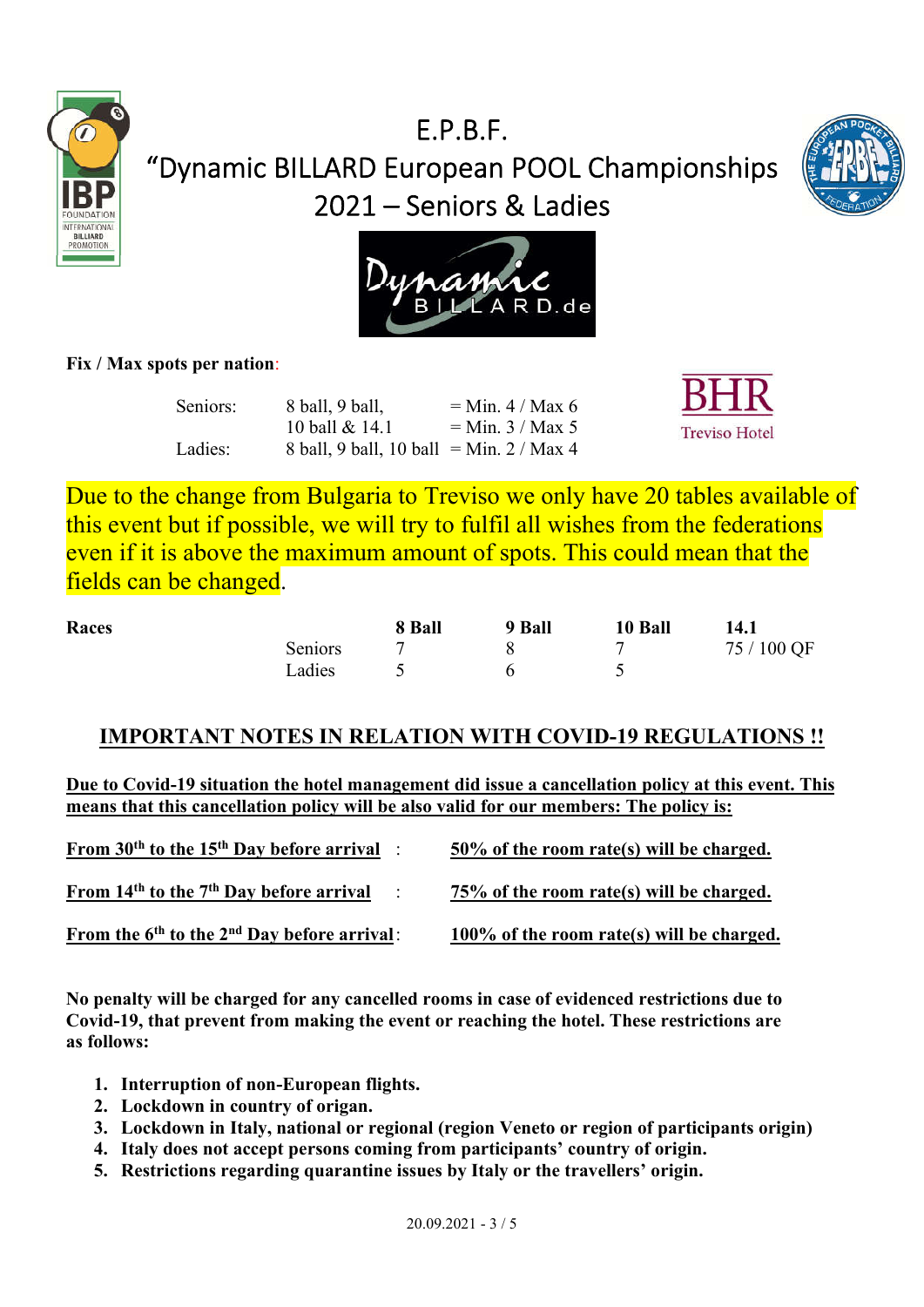





**Each athlete, team leader and / or companion need to have to prepare to have and able to show the "Covid Green Pass" or so called "EU Digital Covid Certificate". The Covid Green Pass" is a document that shows:**

- **6. You have gotten at least one dose of the anti-Covid 19 Vaccine.**
- **7. You have had the Covid-19 Virus and you are healed.**
- **8. You resulted negative to a Covid-19 test (antigen or serological test)**

**If you are not fully vaccined each athlete, team leader and / or companion need to show a negative test result each 48 hours. The tests can be taken near the venue but the costs have to be paid by yourself.**

**Entry fee** 8 Ball, 9 Ball, 10 Ball, 14.1, Seniors 110,00  $\epsilon$  each player / each discipline Ladies 110,00  $\epsilon$  each player / each discipline

**Teams**

Team Seniors  $110 \epsilon$  per team Team Ladies  $110 \epsilon$  per team

**Age limits** Senior/lady An athlete must at least have their 44th birthday in the EC year











l

I